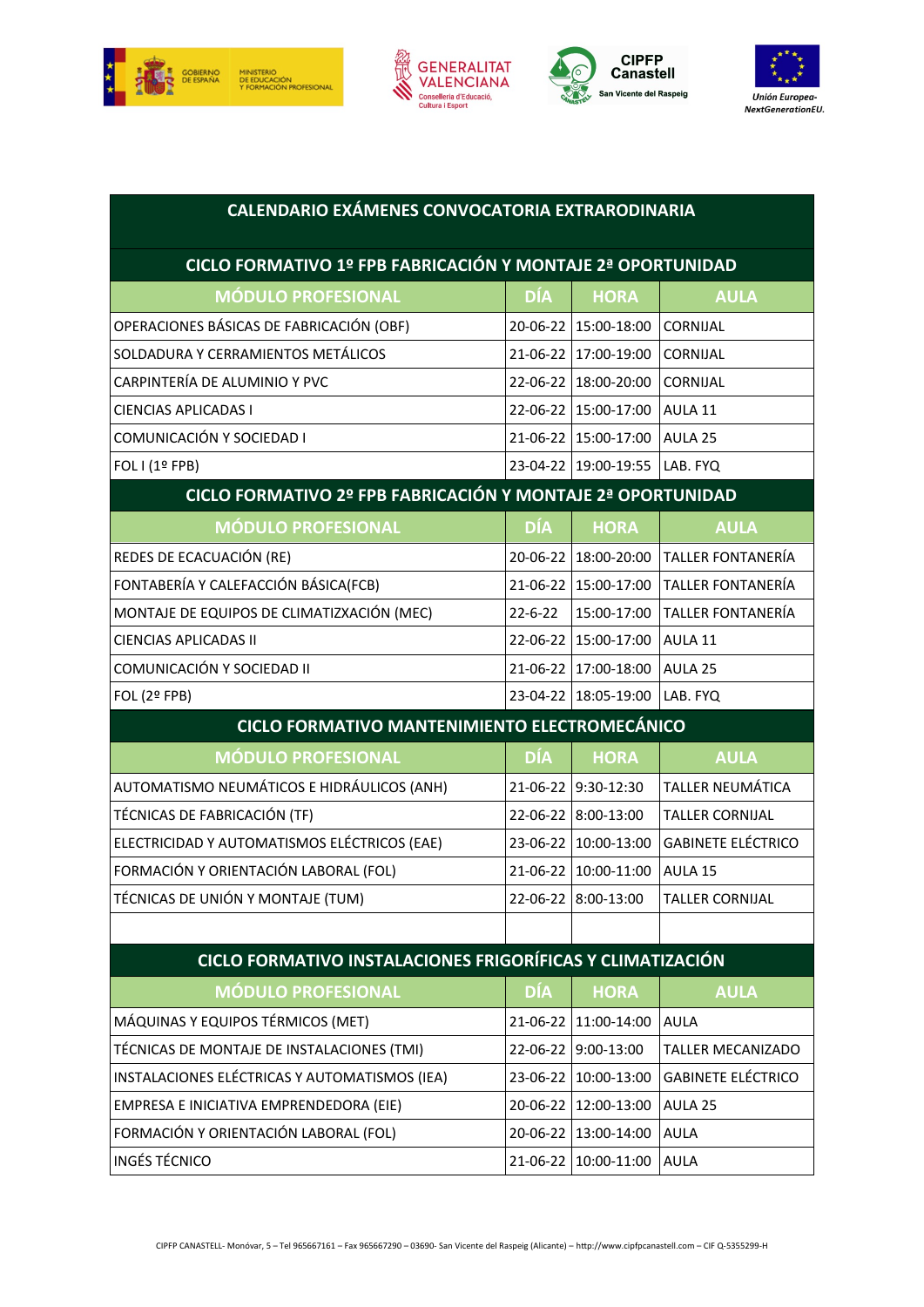







| CICLO FORMATIVO INSTALACIONES DE PRODUCCIÓN DE CALOR 1º VESPERTINO          |                |                        |                           |  |  |  |
|-----------------------------------------------------------------------------|----------------|------------------------|---------------------------|--|--|--|
| <b>MÓDULO PROFESIONAL</b>                                                   | <b>DÍA</b>     | <b>HORA</b>            | <b>AULA</b>               |  |  |  |
| MÁQUINAS Y EQUIPOS TÉRMICOS (MET)                                           | 23-06-22       | 10:00-14:00            | <b>GABINETE ELÉCTRICO</b> |  |  |  |
| TÉCNICAS DE MONTAJE DE INSTALACIONES (TMI)                                  | 20-06-22       | 16:00-18:00            | AULA 28                   |  |  |  |
|                                                                             |                | 22-06-22 15:00-20:00   | TALER (PRÁCTICO)          |  |  |  |
| INSTALACIONES ELÉCTRICAS Y AUTOMATISMOS (IEA)                               | 21-06-22       | 16:00-20:50            | <b>GABINETE ELÉCTRICO</b> |  |  |  |
| EMPRESA E INICIATIVA EMPRENDEDORA (EIE)                                     | 22-06-22       | 17:00-18:00            | AULA 28                   |  |  |  |
| FORMACIÓN Y ORIENTACIÓN LABORAL (FOL)                                       | 22-06-22       | 15:00-16:00            | AULA 28                   |  |  |  |
| <b>INGLÉS TÉCNICO</b>                                                       | 20-06-22       | 17:00-18:00            | AULA 28                   |  |  |  |
|                                                                             |                |                        |                           |  |  |  |
| CICLO FORMATIVO INSTALACIONES DE PRODUCCIÓN DE CALOR 2º NOCTURNO            |                |                        |                           |  |  |  |
| <b>MÓDULO PROFESIONAL</b>                                                   | DÍA            | <b>HORA</b>            | <b>AULA</b>               |  |  |  |
| CONFIGURACIÓN DE INSTALACIONES CALORÍFICAS (CICA)                           | 20-06-22       | 18:00-20:50            | <b>GABINETE ELÉCTRICO</b> |  |  |  |
| MONTAJE Y MANTO. DE INSTAL. CALORÍFICAS (MMIC)                              | 20-06-22       | 16:00-18:00            | <b>AULA-TALLER</b>        |  |  |  |
| MONTAJE Y MANTO. DE INSTAL DE ENERGÍA SOLAR (MMES)                          | 23-06-22       | 16:00-18:00            | <b>AULA-TALLER</b>        |  |  |  |
| MONTAJE Y MANTO. DE INSTALACIONES DE AGUA (MMIA)                            | 22-06-22       | 16:00-18:30            | AULA 21                   |  |  |  |
| MONTAJE Y MANTO. DE INSTAL DE GAS Y COMBUSTIBLES<br>LÍQUIDOS (MMGCL)        | 23-06-22       | 18:00-20:00            | AULA 21                   |  |  |  |
| FOL                                                                         | 21-06-22       | 20:00-21:00            | AULA 16                   |  |  |  |
| INGLÉS                                                                      | $22 - 6 - 22$  | 15:00-16:00            | AULA 21                   |  |  |  |
| CICLO FORMATIVO MANTENIMIENTO DE INSTALACIONES TÉRMICAS Y DE FLUIDOS        |                |                        |                           |  |  |  |
| <b>MÓDULO PROFESIONAL</b>                                                   | <b>DÍA</b>     | <b>HORA</b>            | <b>AULA</b>               |  |  |  |
| SISTEMAS ELÉCTRICOS Y AUTOMÁTICOS (SEA)                                     |                | 20-06-22 9:30-13:00    | <b>GABINETE ELÉCTRICO</b> |  |  |  |
| EQUIPOS E INSTALACIONES TÉRMICAS (EIT)                                      | 22-06-22       | 9:00-13:00             | AULA 24                   |  |  |  |
| PROCESOS DE MONTAJE DE INSTALACIONES (PMI)                                  |                | 21-06-22   18:00-21:00 | <b>TALLER FRIO</b>        |  |  |  |
| REPRESENTACIÓN GRÁFICA DE INSTALACIONES (RGI)                               | 21-06-22       | 15:00-17:00            | AULA INFORMÁTICA          |  |  |  |
| FORMACIÓN Y ORIENTACIÓN LABORAL (FOL)                                       | $23 - 06 - 22$ | 19:55-20:50            | AULA 25                   |  |  |  |
| CICLO FORMATIVO PREVENCIÓN DE RIESGOS PROFESIONALES 1º VESPERTINO           |                |                        |                           |  |  |  |
| <b>MÓDULO PROFESIONAL</b>                                                   | DÍA            | <b>HORA</b>            | <b>AULA</b>               |  |  |  |
| RIESGOS DERIVADOS DE LAS CONDICIONES DE SEGURIDAD                           | 22-06-22       | 17:00-20:00            | AULA 17 B                 |  |  |  |
| TECNOLOGÍAS DE LA INFORMACIÓN Y LA COMUNICACIÓN                             | 22-06-22       | 8:00-11:00             | AULA 18                   |  |  |  |
| RIESGOS FÍSICOS AMBIENTALES (RFA)                                           | 20-06-22       | 15:00                  | AULA 21                   |  |  |  |
| PREVENCIÓN RIESGOS QUÍMICOS (PRESENCIAL)                                    | 21-06-22       | 14:00                  | AULA 21                   |  |  |  |
| PREVENCIÓN DE RIESGOS DERIVADOS DE LA ORGANIZACIÓN<br>Y LA CARGA DE TRABAJO | 20-06-22       | 15:00-16:50            | AULA 12                   |  |  |  |
| CICLO FORMATIVO PREVENCIÓN DE RIESGOS PROFESIONALES 2º NOCTURNO             |                |                        |                           |  |  |  |
| <b>MÓDULO PROFESIONAL</b>                                                   | DÍA            | <b>HORA</b>            | <b>AULA</b>               |  |  |  |